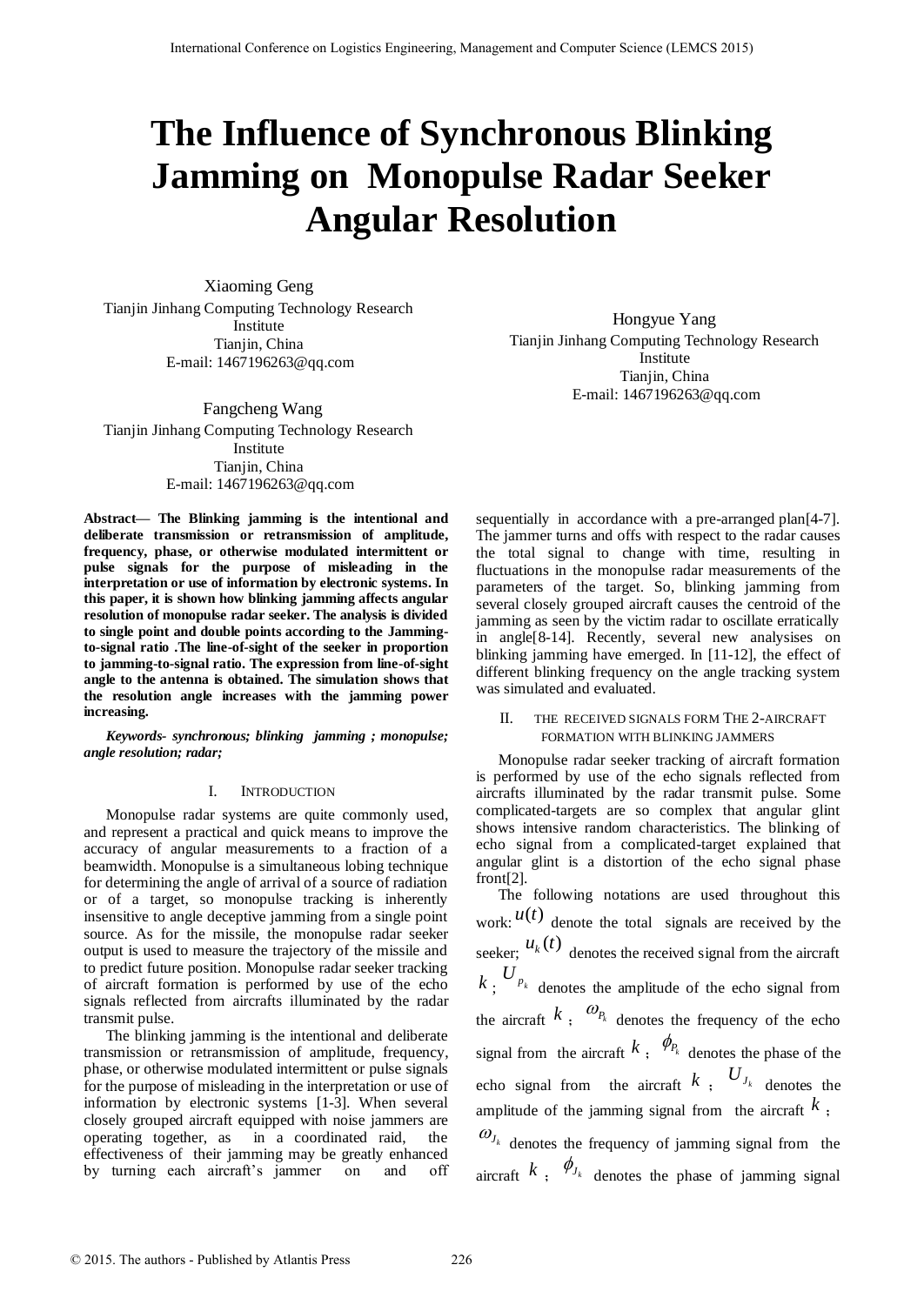from the aircraft  $k$ ;  $U_k$  and  $\omega_k$  denotes the amplitude and the frequency of the received signals from the aircraft  $k$ ;  $J/S$  denotes the Jamming-to-signal ratio between the jamming signal and the echo signal of the aircrafts .  $q_1$  denotes the line-of-sight angle of the object 1,  $q_2$ 

denotes the line-of-sight angle of the object 2.

Figure 1 shows the relationship between the aircrafts and the missile.



Figure 1. The angle relationship between aircrafts and missile

The blinking jamming is divided into synchronous blinking jamming and asynchronous blinking jamming according to time sequence between the two blinking signals. Figure 2 shows that the Jammers intermittently transmit signals in the process of the synchronous blinking jamming.



Figure 2. Synchronous blinking jamming

The 2-aircraft formation with blinking jammers is complex in shape. The total signal is composed of the vector sum of a group of superimposed signals from the individual aircrafts. The total signals of the seeker are composed of two components  $u_1(t)$ ,  $u_2(t)$  in the process of the synchronous blinking jamming.

$$
u(t) = u_1(t) + u_2(t)
$$
 (1)

Figure 2 shows when the jammer of the aircraft 1 is turned on and the other jammer of the aircraft 2 is turned off.<br>  $u_1(t) = U_{P_1} \exp i(\omega_{P_1} t + \phi_{P_1}) + U_{J_1} \exp i(\omega_{J_1} t + \phi_{J_1})$  (2) off.

$$
u_1(t) = U_{P_1} \exp i(\omega_{P_1} t + \phi_{P_1}) + U_{J_1} \exp i(\omega_{J_1} t + \phi_{J_1}) (2)
$$

$$
u_2(t) = U_{P_2} \exp i(\omega_{P_1} t + \phi_{P_2})
$$
 (3)

$$
u_1(t) = U_{P_1} \exp i(\omega_{P_1} t + \phi_{P_1})
$$
 (4)

$$
u_1(t) = U_{P_1} \exp i(\omega_{P_1} t + \phi_{P_1})
$$
 (4)  

$$
u_2(t) = U_{P_2} \exp i(\omega_{P_2} t + \phi_{P_2}) + U_{J_2} \exp i(\omega_{J_2} t + \phi_{J_2})
$$
 (5)

### III. MONOPULSE SEEKER LOS ESTIMATION OF SYNCHRONOUS BLINKING JAMMING

The monopulse radar seeker tracking is inherently insensitive to angle deceptive jamming from a single point. This is a result of the monopulse angle-error-sensing mechanism that forms an error proportional to the angle between the target and the antenna's boresight on each return pulse. This is accomplished by comparing signals received simultaneously in two or more antenna beams. The advantages of monopulse radar seeker are as follows: acquiring angular divergence information quickly and disregarding influence of echo-amplitude fluctuation, so monopulse radar system is used widely in many kinds of missile seekers. The radar seeker uses monopulse techniques to measure the target angular displacements. However, when multiple unresolved targets are present, the angular information cannot be extracted correctly. Glint noise can severely degrade the tracking performance. Complex targets can cause irregular electromagnetic wave reflection.

The total signals  $u(t)$  from one or two directions according to  $J/S$  at any time. The echo signals of the aircrafts are neglected when  $J/S$  is far greater than one. Otherwise, the total signal  $u(t)$  from the two directions at any time.

# *A. Jamming power far greater than echo signal*

 $t = \frac{1}{k}$ The line-of-sight angle is  $q_k$  when the jammer of the aircraft  $k$  is turned on and the other jammer is turned off. So, the line-of-sight angle changes between  $q_1$  and  $q_2$ 

So, the line-of-sight angle changes between <sup>11</sup> and <sup>2</sup> with the jammers are turned on or turned off. 
$$
u(t) = U_{J_k} \exp(i(\omega_{J_k} t + \phi_{J_k}) \left(k = 1, 2\right)
$$
 (6)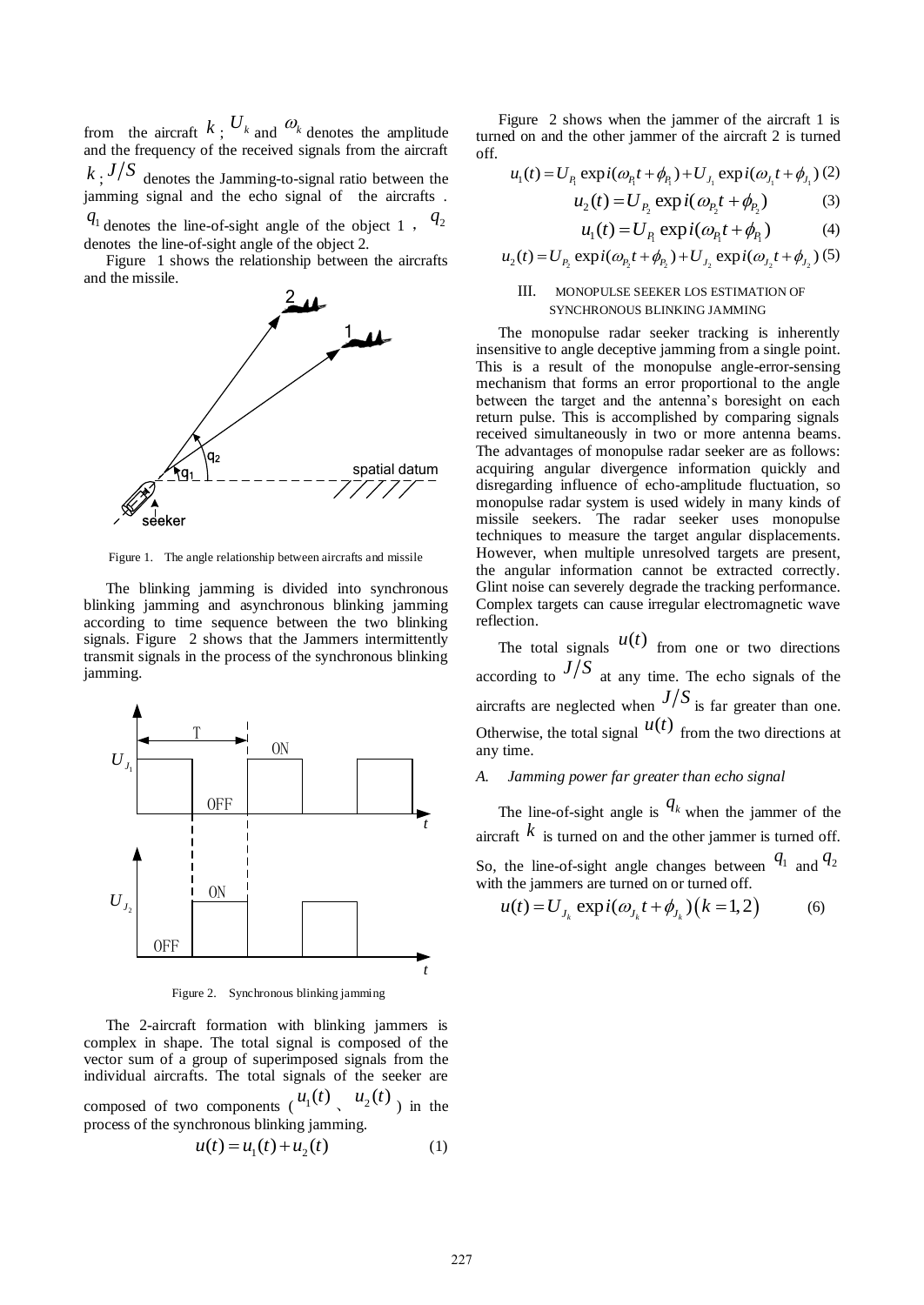

Figure 3. Amplitude-comparison monopulse system

Figure 3 shows a typical amplitude-comparison monopulse system .The input signals of the antenna A and B are expressed respectively:

The sum signal 
$$
u_s(t)
$$
 is:  
\n
$$
u_s(t) = U_{J_k}[F(\theta_0 - \theta) + F(\theta_0 + \theta)]\cos \omega_{J_k}t \qquad (7)
$$

The difference signal 
$$
u_D(t)
$$
 is:  
\n
$$
u_D(t) = U_{J_k}[F(\theta_0 - \theta) - F(\theta_0 + \theta)]\cos \omega_{J_k}t
$$
\n(8)

The signal is shifted to an intermediate frequency (IF) by mixing with a local-oscillator frequency.

The sum signal 
$$
u_s(t)
$$
 at the IF output:  
\n $u_s(t) = k_s \{ U_{J_k} [F(\theta_0 - \theta) + F(\theta_0 + \theta)] \cos \omega_{IF} t \}$  (9)

The difference signal 
$$
u_D(t)
$$
 at the IF output:  
\n $u_D(t) = k_D \{ U_{J_k} [F(\theta_0 - \theta) - F(\theta_0 + \theta)] \cos \omega_{I_k} t \}$  (10)

The detecting voltage  $u_{pd}$  is outputed by phase

measuring apparatus through Sum-difference processing is:  
\n
$$
u_{pd} = k'u_s(t)u_D(t)
$$
\n(11)  
\n
$$
u_{pd} = k_{pd} \frac{\mu^2 \left[F^2(\theta + \theta_0) - F^2(\theta - \theta_0)\right]}{\left\{1 + \mu \left[F(\theta_0 - \theta) + F(\theta_0 + \theta)\right]\right\}^2}
$$
\n(12)

The direction finding curve of the monopulse seeker to

the single signal 
$$
F(\theta)
$$
 is equal  
\n $\sin\left(\frac{\pi D}{\lambda}\sin\theta\right)\bigg/\frac{\pi D}{\lambda}\sin\theta$  and  $\theta_{0.5}$  is equal to  $\lambda/D$ .

where

 $\lambda$  is wavelength of radiated energy;

*D* is length of aperture (same units as  $\lambda$ );

 $\theta_{0.5}$  is the half-power beam width.

# *B. Echo signal close to jamming power*

The total signals  $u(t)$  from the two directions at any time when the echo signals of the aircrafts cannot be neglected.



Figure 4. Tracking of amplitude-comparison monopulse to double signals

The input signals of the antenna A and B are expressed<br>pectively:<br> $u_A = U_1 F(\theta_0 - \theta_1) \cos \omega_1 t + U_2 F(\theta_0 - \theta_2) \cos \omega_2 t$ respectively:

$$
u_A = U_1 F(\theta_0 - \theta_1) \cos \omega_1 t + U_2 F(\theta_0 - \theta_2) \cos \omega_2 t
$$
  
(13)  

$$
u_B = U_1 F(\theta_0 + \theta_1) \cos \omega_1 t + U_2 F(\theta_0 + \theta_2) \cos \omega_2 t
$$
  
(14)

The sum signals  $u_s$  and the difference signals  $u_p$  are given:

$$
uS = uA + uB
$$
  
\n
$$
uD = uA - uB
$$
  
\n(15)  
\nWhere

 $k_s$  is the amplified parameters of the sum signal ;

 $k_D$  is the amplified parameters of the difference signal ;

 $\mathcal{O}_{IF}$  is the intermediate frequency.

The detecting voltage  $u_{pd}$  is outputed by the phase measuring apparatus through the Sum-difference processing

$$
u_{pd} = k' \overline{u_s(t) u_D(t)}
$$
  
\n
$$
u_{pd} = k_{pd} \{ \left[ F^2 (\theta_0 - \theta_1) - F^2 (\theta_0 + \theta_1) \right] + a^2 \left[ F^2 (\theta_0 - \theta_2) - F^2 (\theta_0 + \theta_2) \right] \}
$$
  
\n(18)

where

 $k'$  is a constant;

 $k_{pd}$  is a proportion parameter of the phase measuring apparatus.